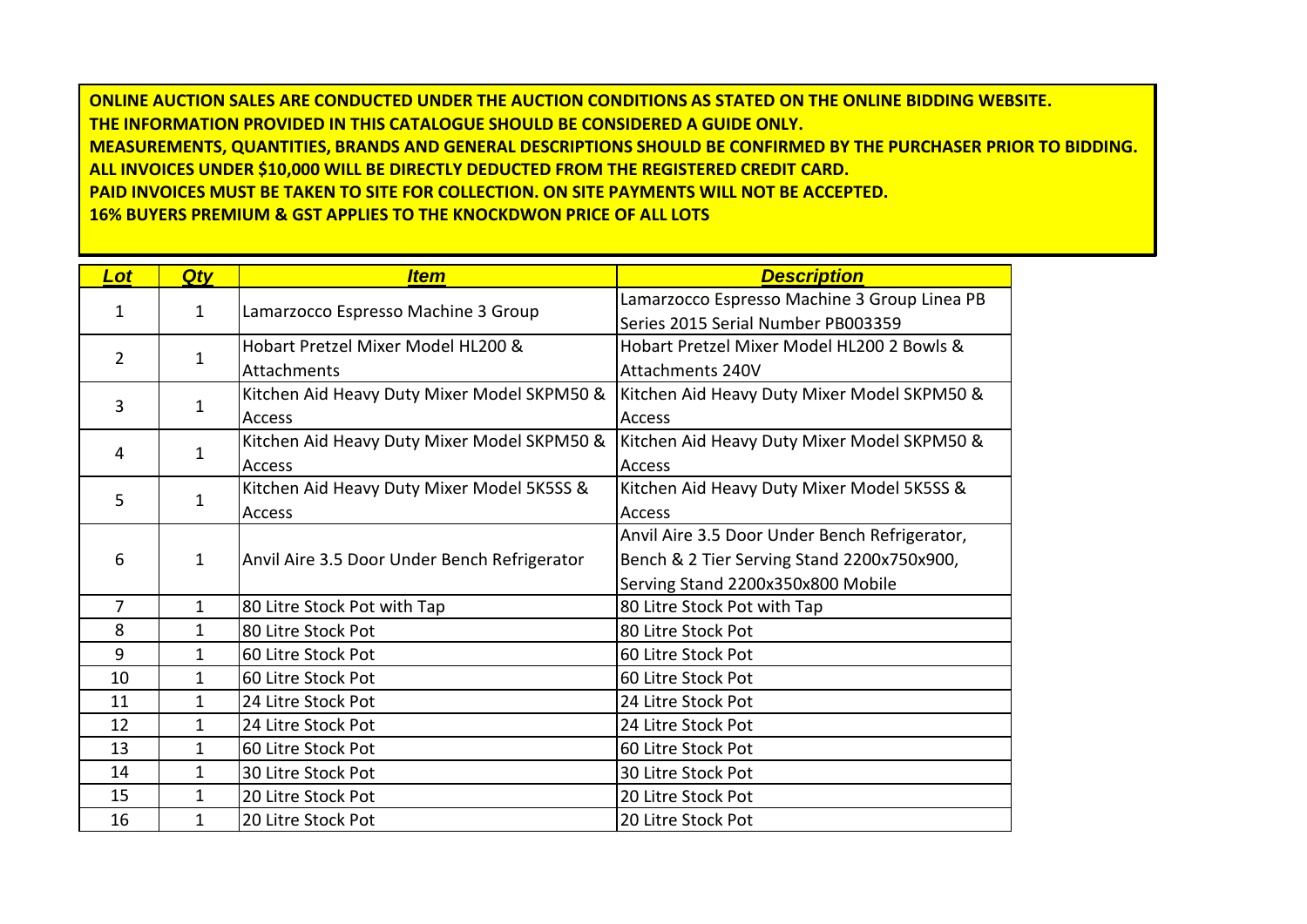| 17 | $\mathbf{1}$ | 18 Litre Stock Pot                            | 18 Litre Stock Pot                            |
|----|--------------|-----------------------------------------------|-----------------------------------------------|
| 18 | $\mathbf{1}$ | 12 Litre Stock Pot                            | 12 Litre Stock Pot                            |
| 19 | $\mathbf{1}$ | 6 Litre Stock Pot                             | 6 Litre Stock Pot                             |
| 20 | $\mathbf 1$  | 6 Litre Stock Pot                             | 6 Litre Stock Pot                             |
| 21 | $\mathbf{1}$ | 6 Litre Stock Pot                             | 6 Litre Stock Pot                             |
| 22 | $\mathbf{1}$ | 3 Litre Stock Pot                             | 3 Litre Stock Pot                             |
| 23 | $\mathbf{1}$ | Hisense Deep Freeze Mod HR6CF205              | Hisense Deep Freeze Mod HR6CF205              |
| 24 | $\mathbf{1}$ | Ariston Upright Freezer Mod 70923UP350FI (FE) | Ariston Upright Freezer Mod 70923UP350FI (FE) |
| 25 | $\mathbf{1}$ | Hisense Upright Freezer 350 Litre             | Hisense Upright Freezer 350 Litre             |
| 26 | $\mathbf{1}$ | Menu Master Commercial Microwave Oven         | Menu Master Commercial Microwave Oven         |
| 27 | $\mathbf{1}$ | <b>Woodson I Series Grill</b>                 | Woodson I Series Grill                        |
| 28 | $\mathbf{1}$ | <b>Roband Grill Max</b>                       | <b>Roband Grill Max</b>                       |
| 29 | $\mathbf{1}$ | Anvil Bench Top Dual Hot Plates               | Anvil Bench Top Dual Hot Plates               |
| 30 | $\mathbf{1}$ | Roband SS Hot Plate 25 Amp                    | Roband SS Hot Plate 25 Amp                    |
| 31 | $\mathbf{1}$ | Rodos Jet Wok Burner Model I-900G             | Rodos Jet Wok Burner Model I-900G             |
| 32 | $\mathbf{1}$ | SS Bench 850x690x350mm to Suit Lot 31         | SS Bench 850x690x350mm to Suit Lot 31         |
| 33 | $\mathbf{1}$ | 2 Tier SS Bench 1650x900mm                    | 2 Tier SS Bench 1650x900mm                    |
| 34 | $\mathbf{1}$ | Luus 4 Burner Wok Cooker LPG Model L203       | Luus 4 Burner Wok Cooker LPG Model L203       |
|    |              |                                               | 1500x650x800mm                                |
| 35 | $\mathbf 1$  | SS Wall Rack 2670x330mm                       | SS Wall Rack 2670x330mm                       |
| 36 | $\mathbf{1}$ | SS Shelf 1290x500mm                           | SS Shelf 1290x500mm                           |
| 37 | $\mathbf{1}$ | Westinghouse Mini Bar Fridge                  | Westinghouse Mini Bar Fridge                  |
| 38 | $\mathbf{1}$ | Watermark Hoshizaki Ice Maker Mod KM-50A      | Watermark Hoshizaki Ice Maker Mod KM-50A      |
| 39 | $\mathbf 1$  | Sharpline SSS 30/30 Glass Washer              | Sharpline SSS 30/30 Glass Washer              |
| 40 | $\mathbf 1$  | SS Bench 1560x850x920mm                       | SS Bench 1560x850x920mm                       |
| 41 | $\mathbf{1}$ | 2 Tier SS Bench 2450x890x850mm                | 2 Tier SS Bench 2450x890x850mm                |
| 42 | $\mathbf{1}$ | SS Wall Rack 4000500 2 Tier                   | SS Wall Rack 4000500 2 Tier                   |
| 43 | $\mathbf{1}$ | 22 Dual Trough Bench 2450x850x900 & 2 Taps    | 22 Dual Trough Bench 2450x850x900 & 2 Taps    |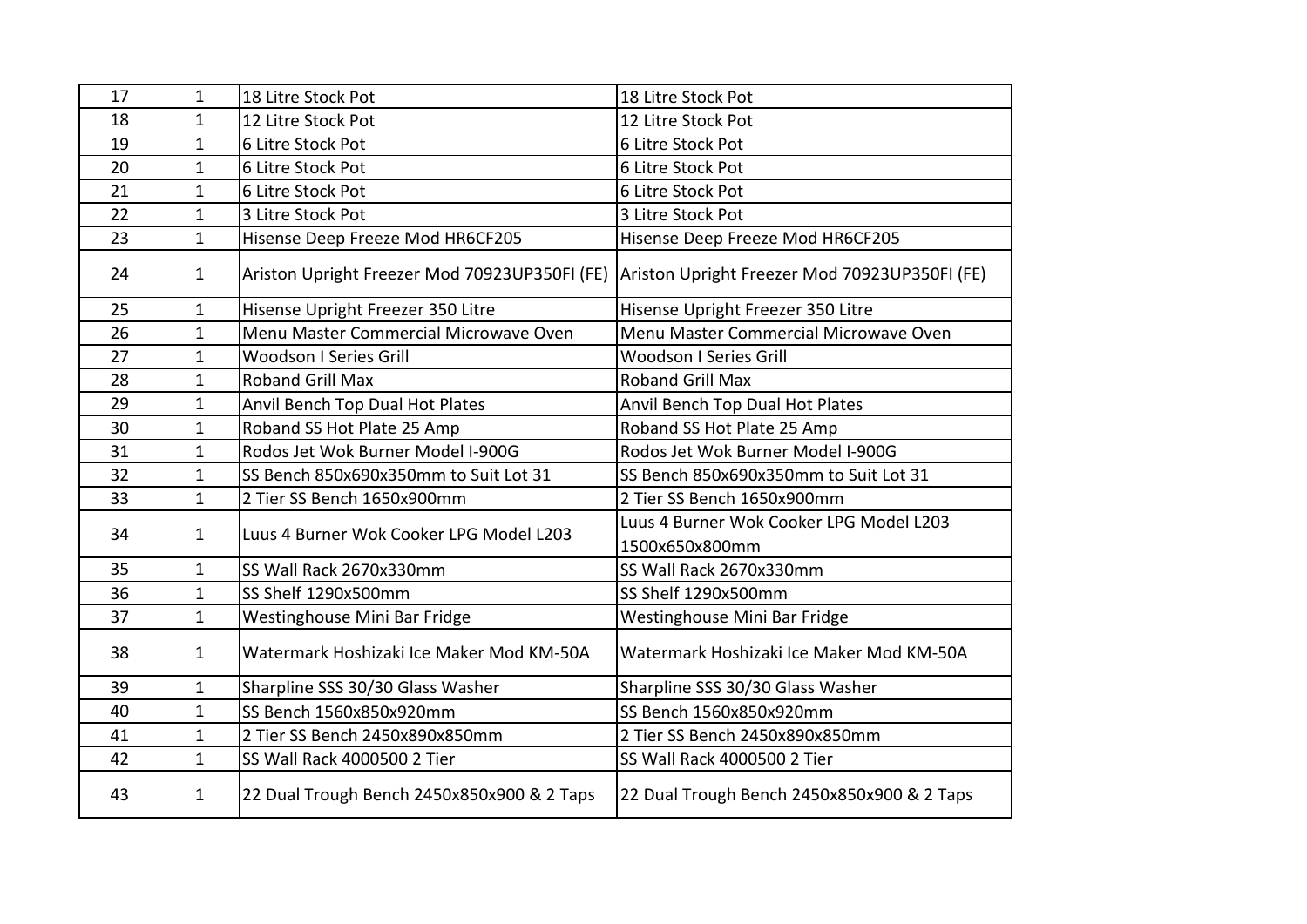| 44 | $\mathbf{1}$ | 2 Tier SS Rack 2500x500 & 2500x300mm            | 2 Tier SS Rack 2500x500 & 2500x300mm         |
|----|--------------|-------------------------------------------------|----------------------------------------------|
| 45 | $\mathbf{1}$ | SS Bench 2 Tier 2450x620x90mm                   | SS Bench 2 Tier 2450x620x90mm                |
| 46 | 1            | SS Dry Food Storage Bin Mobile<br>500x450x600mm | SS Dry Food Storage Bin Mobile 500x450x600mm |
| 47 | 1            | SS Dry Food Storage Bin Mobile<br>500x450x600mm | SS Dry Food Storage Bin Mobile 500x450x600mm |
| 48 | $\mathbf{1}$ | 2 Tier SS Bench 610x610x900mm                   | 2 Tier SS Bench 610x610x900mm                |
| 49 | $\mathbf 1$  | SS Dry Food Storage Bin Mobile<br>500x450x600mm | SS Dry Food Storage Bin Mobile 500x450x600mm |
| 50 | $\mathbf 1$  | SS Dry Food Storage Bin Mobile<br>500x450x600mm | SS Dry Food Storage Bin Mobile 500x450x600mm |
| 51 | $\mathbf{1}$ | SS 2 Tier Bench 1340x610x900mm                  | SS 2 Tier Bench 1340x610x900mm               |
| 52 | $\mathbf{1}$ | SS Wall Rack 2400x360mm                         | SS Wall Rack 2400x360mm                      |
| 53 | $\mathbf 1$  | Torberk Dough Mixer Model 4160, 2 Bowls &       | Torberk Dough Mixer Model 4160, 2 Bowls &    |
|    |              | Access                                          | Access 415V                                  |
| 54 | $\mathbf 1$  | Torberk Dough Mixer Model 4160, 2 Bowls &       | Torberk Dough Mixer Model 4160, 2 Bowls &    |
|    |              | Access                                          | Access 415V                                  |
| 55 | $\mathbf 1$  | Torberk Dough Mixer Model 4160, 2 Bowls &       | Torberk Dough Mixer Model 4160, 2 Bowls &    |
|    |              | Access                                          | Access 415V                                  |
| 56 | $\mathbf{1}$ | Marble Top Timber Framed 2 Tier Work Bench      | Marble Top Timber Framed 2 Tier Work Bench   |
|    |              |                                                 | 3800x920x860mm                               |
| 57 | $\mathbf{1}$ | Marble Top Timber Framed 2 Tier Work Bench      | Marble Top Timber Framed 2 Tier Work Bench   |
|    |              |                                                 | 2350x920x860mm                               |
| 58 | $\mathbf{1}$ | Marble Top Timber Framed 2 Tier Work Bench      | Marble Top Timber Framed 2 Tier Work Bench   |
|    |              |                                                 | 2420x970x860mm                               |
| 59 | $\mathbf{1}$ | Timber Bench 1050x750x750mm                     | Timber Bench 1050x750x750mm                  |
| 60 | 1            | Mobile 3 Tier Trolley Rubbermaid                | Mobile 3 Tier Trolley Rubbermaid             |
|    |              | 700x470x900mm                                   | 700x470x900mm                                |
| 61 | $\mathbf{1}$ | Atlas Dry Food 4 Tier Rack 1350x450x1900mm      | Atlas Dry Food 4 Tier Rack 1350x450x1900mm   |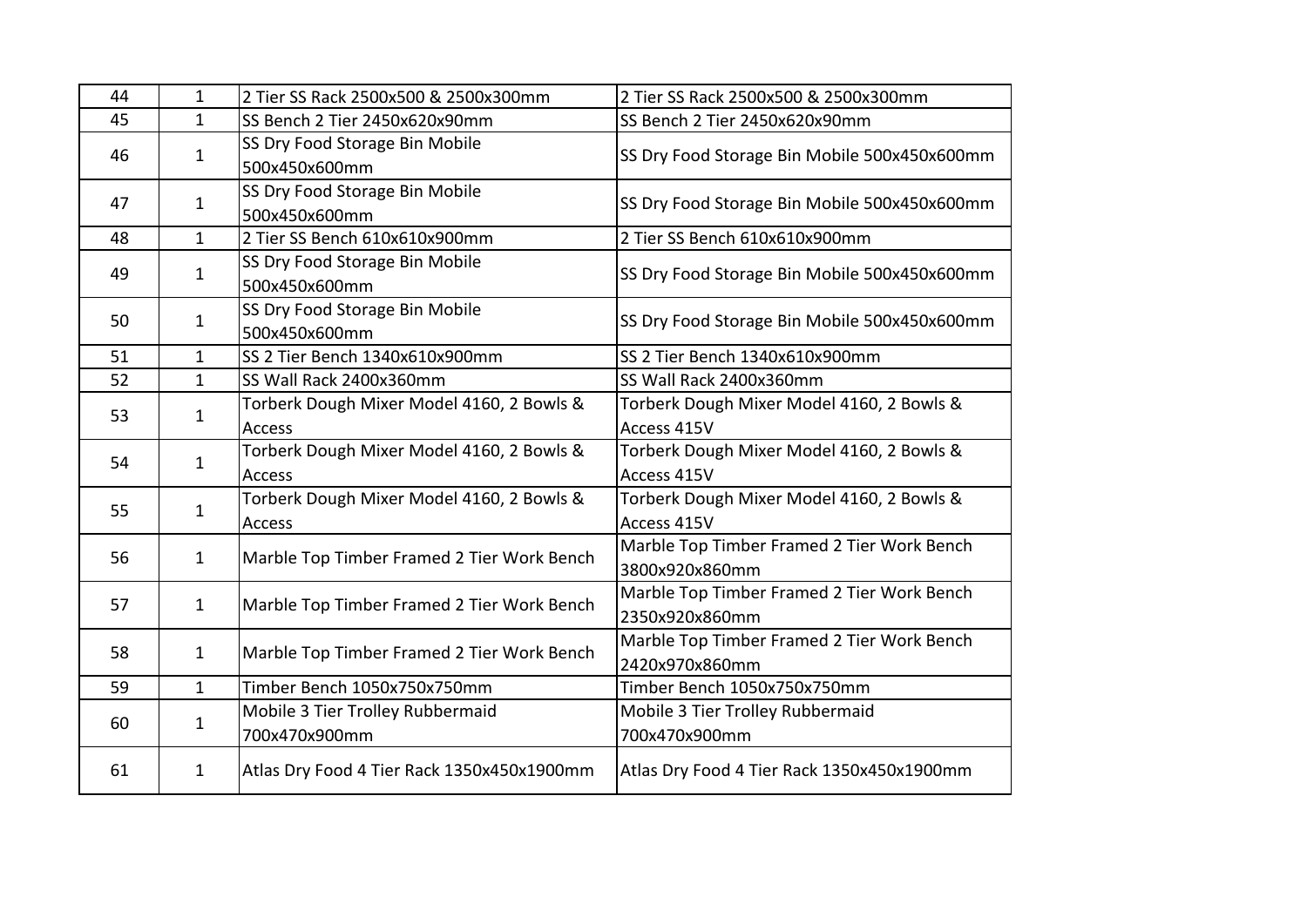| 62 | $\mathbf{1}$ | Atlas Dry Food 4 Tier Rack 1350x450x1900mm          | Atlas Dry Food 4 Tier Rack 1350x450x1900mm          |
|----|--------------|-----------------------------------------------------|-----------------------------------------------------|
| 63 | $\mathbf{1}$ | Steel 4 Tier Cliplock Rack 1500x600x1830mm          | Steel 4 Tier Cliplock Rack 1500x600x1830mm          |
| 64 | $\mathbf{1}$ | Steel 4 Tier Cliplock Rack 1500x600x1830mm          | Steel 4 Tier Cliplock Rack 1500x600x1830mm          |
| 65 | $\mathbf{1}$ | Mobile Steel 18 Tray Rack 800x520x1680mm            | Mobile Steel 18 Tray Rack 800x520x1680mm            |
| 66 | $\mathbf{1}$ | Mobile Steel 17 Tray Rack 600x510x1760mm            | Mobile Steel 17 Tray Rack 600x510x1760mm            |
| 67 | $\mathbf{1}$ | Atlas Dry Food 5 Tier Rack 1350x450x1900mm          | Atlas Dry Food 5 Tier Rack 1350x450x1900mm          |
| 68 | $\mathbf{1}$ | Mobile Steel 16 Tray Rack 550x800x1900mm            | Mobile Steel 16 Tray Rack 550x800x1900mm            |
| 69 | $\mathbf{1}$ | Mobile Steel 19 Tray Rack 530x780x1770mm            | Mobile Steel 19 Tray Rack 530x780x1770mm            |
| 70 | 1            | Mob Steel 30 Tray Rack Dble Sided<br>800x520x1680mm | Mob Steel 30 Tray Rack Dble Sided<br>800x520x1680mm |
| 71 | 1            | Mob Steel 28 Tray Rack Dble Sided<br>800x520x1680mm | Mob Steel 28 Tray Rack Dble Sided<br>800x520x1680mm |
| 72 | 1            | Timber Bench 1050x750x750mm                         | Timber Bench 1050x750x750mm                         |
| 73 | $\mathbf{1}$ | SS 3 Tier Rack Mobile 650x450x1200mm                | SS 3 Tier Rack Mobile 650x450x1200mm                |
| 74 | 1            | 10 Baking Trays 720x400mm                           | 10 Baking Trays 720x400mm                           |
| 75 | 1            | 10 Baking Trays 720x400mm                           | 10 Baking Trays 720x400mm                           |
| 76 | $\mathbf 1$  | 10 Baking Trays 720x400mm                           | 10 Baking Trays 720x400mm                           |
| 77 | $\mathbf 1$  | 10 Baking Trays 720x400mm                           | 10 Baking Trays 720x400mm                           |
| 78 | 1            | 10 Baking Trays 720x400mm                           | 10 Baking Trays 720x400mm                           |
| 79 | $\mathbf{1}$ | 8 Baking Trays 720x400mm                            | 8 Baking Trays 720x400mm                            |
| 80 | 1            | 11 Aluminium Baking Trays                           | 11 Aluminium Baking Trays                           |
| 81 | $\mathbf{1}$ | 10 Assorted Baking Trays                            | 10 Assorted Baking Trays                            |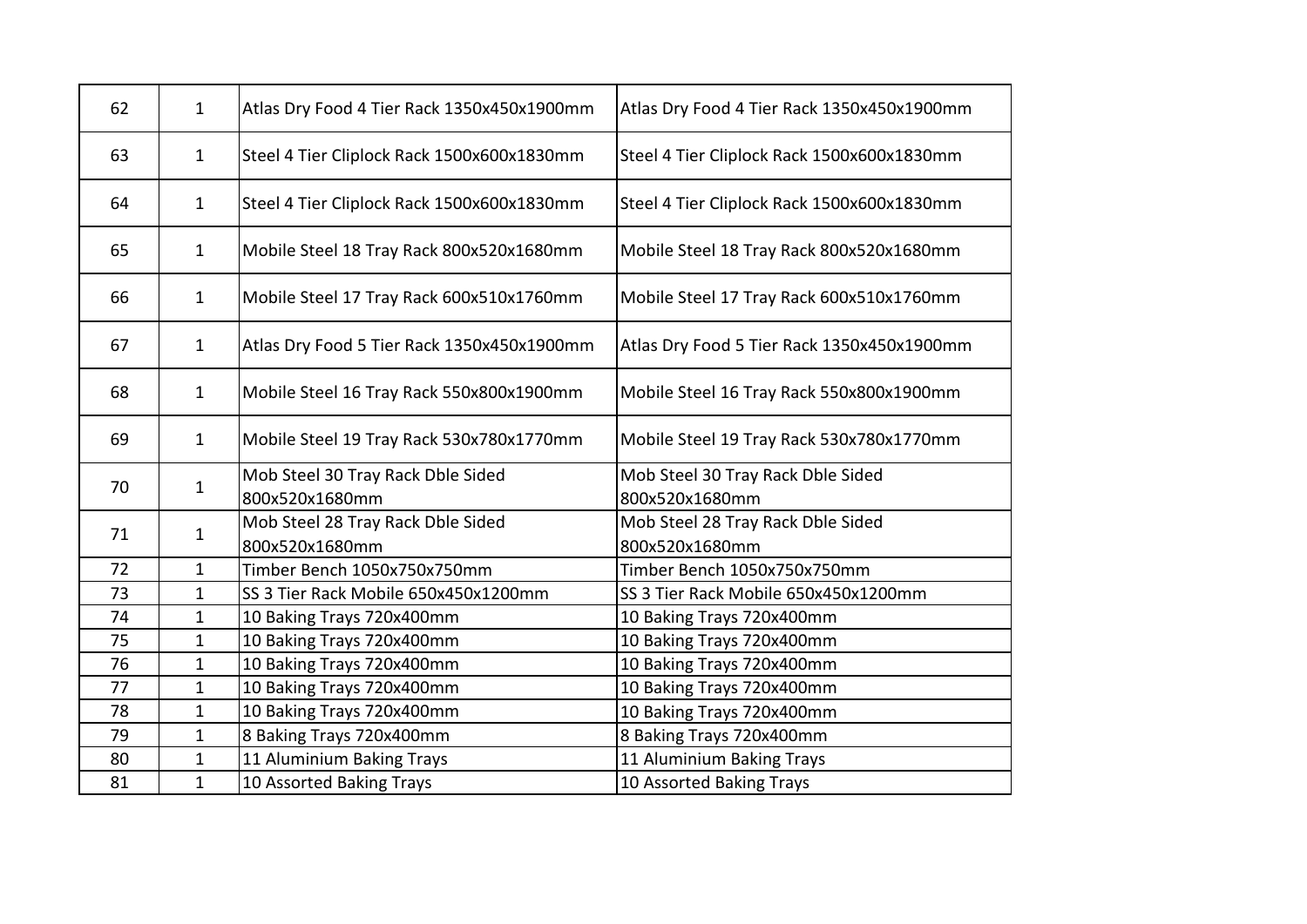| 82  | $\mathbf{1}$ | 2 Deck Stone Base Oven 415V                | 2 Deck Stone Base Oven 415V Deck                                                                    |
|-----|--------------|--------------------------------------------|-----------------------------------------------------------------------------------------------------|
|     |              |                                            | Measurements 760x860mm                                                                              |
| 83  | $\mathbf{1}$ |                                            | Single Deck Stone Base Oven 415V Deck                                                               |
|     |              | Single Deck Stone Base Oven 415V           | Measurements 920x750mm                                                                              |
| 84  | $\mathbf{1}$ |                                            | Single Deck Stone Base Oven 415V Deck                                                               |
|     |              | Single Deck Stone Base Oven 415V           | Measurements 760x860mm                                                                              |
| 85  | $\mathbf{1}$ | General Electric Stone Base Oven 415V      | General Electric Stone Base Oven 415V Deck                                                          |
|     |              |                                            | Measurement 750x850mm                                                                               |
| 86  | $\mathbf{1}$ | Single Deck Stone Base Oven 415V           | Single Deck Stone Base Oven 415V Deck                                                               |
|     |              |                                            | Measurements 760x860mm                                                                              |
| 87  | $\mathbf{1}$ | 2 Deck Stone Base Oven 415V                | 2 Deck Stone Base Oven 415V Deck                                                                    |
|     |              |                                            | Measurements 760x860mm                                                                              |
| 88  | $\mathbf{1}$ | Single Deck Stone Base Oven 415V           | Single Deck Stone Base Oven 415V Deck                                                               |
|     |              |                                            | Measurements 750x900mm                                                                              |
| 89  | $\mathbf{1}$ | Magimax Cuisine 5200 Automatic Mixer As Is | Magimax Cuisine 5200 Automatic Mixer As Is                                                          |
| 90  | $\mathbf{1}$ | <b>Assorted Knives</b>                     | <b>Assorted Knives</b>                                                                              |
| 91  | 1            | <b>Assorted Plastic Tubs Various Sizes</b> | <b>Assorted Plastic Tubs Various Sizes</b>                                                          |
| 92  | $\mathbf{1}$ | Woodson Deep Fryer Single Basket 240V      | Woodson Deep Fryer Single Basket 240V                                                               |
| 93  | $\mathbf{1}$ | Plastic & Metal Tubs, Lids & Sundries      | Plastic & Metal Tubs, Lids & Sundries Contents of 2                                                 |
|     |              |                                            | <b>Shelves</b>                                                                                      |
| 94  | $\mathbf{1}$ | Large Qty of Chopping Boards               | Large Qty of Chopping Boards                                                                        |
| 95  | $\mathbf{1}$ |                                            | Qty of Knives, Spatulas, & Cutters Cont of Drawer Qty of Knives, Spatulas, & Cutters Cont of Drawer |
| 96  | $\mathbf{1}$ | <b>6 Various Sized Sieves</b>              | <b>6 Various Sized Sieves</b>                                                                       |
| 97  | $\mathbf 1$  | <b>6 Various Sized Sieves</b>              | <b>6 Various Sized Sieves</b>                                                                       |
| 98  | $\mathbf{1}$ | 4 Various Sized Sieves                     | 4 Various Sized Sieves                                                                              |
| 99  | $\mathbf 1$  | 8 Large Rolling Pins                       | 8 Large Rolling Pins                                                                                |
| 100 | $\mathbf{1}$ | <b>Commercial Grade Mincer</b>             | <b>Commercial Grade Mincer</b>                                                                      |
|     |              | Kitchen Aid Heavy Duty Mixer Model 5K5SS & | Kitchen Aid Heavy Duty Mixer Model 5K5SS &                                                          |
| 101 | $\mathbf{1}$ | Bowl                                       | <b>Bowl Condition Unknown</b>                                                                       |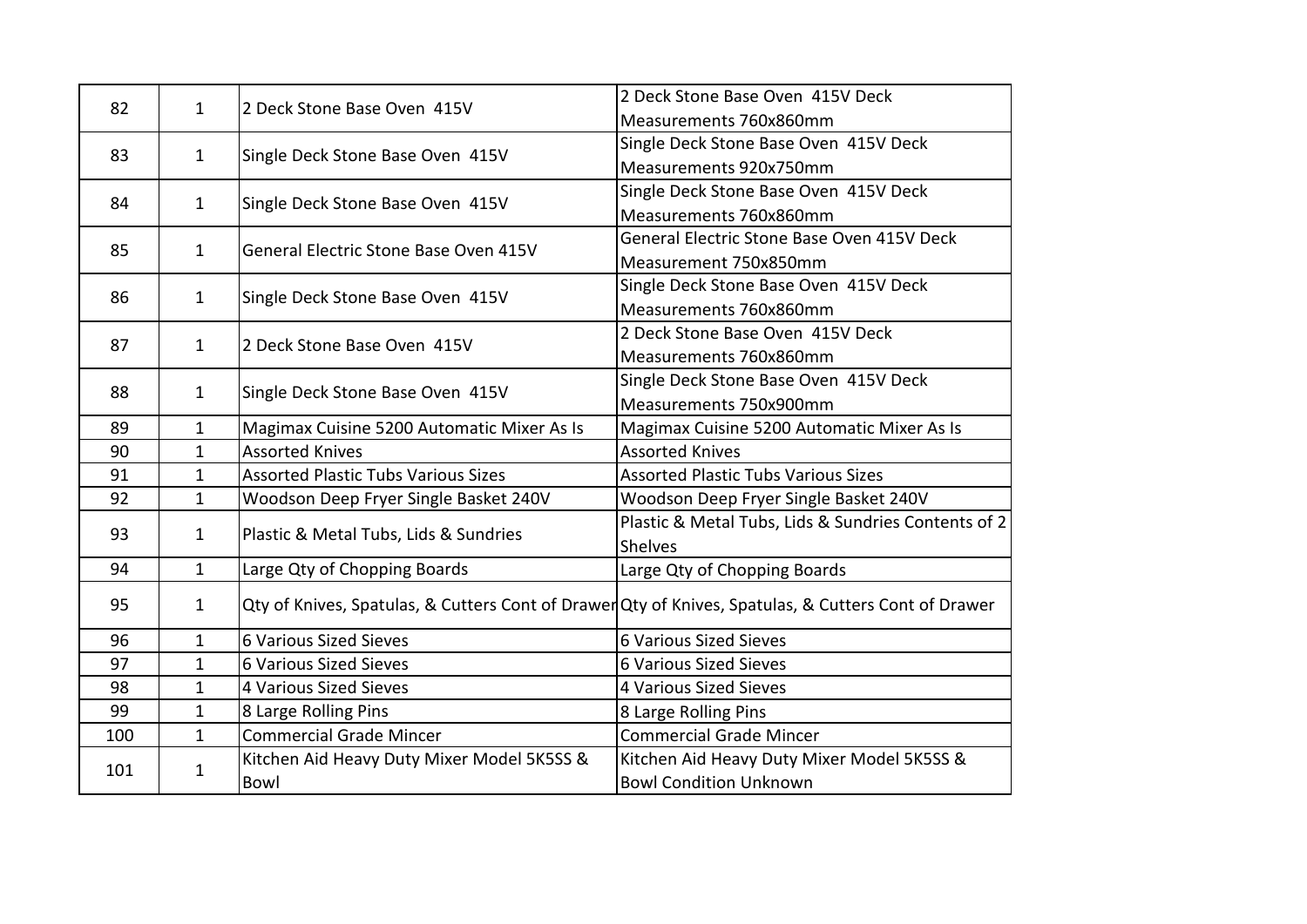| 102 | $\mathbf 1$  | Kitchen Aid Heavy Duty Mixer Model 5K5SS & | Kitchen Aid Heavy Duty Mixer Model 5K5SS, Bowl |
|-----|--------------|--------------------------------------------|------------------------------------------------|
|     |              | Bowl                                       | & Mincer Condition Unknown                     |
| 103 | $\mathbf{1}$ | Qty of Silicone Baking Trays               | Qty of Silicone Baking Trays                   |
| 104 | $\mathbf{1}$ | Cake Stand & 3 Covers                      | Cake Stand & 3 Covers                          |
| 105 | $\mathbf{1}$ | Wedderburn Tanita KD-200 Scale             | Wedderburn Tanita KD-200 Scale                 |
| 106 | $\mathbf{1}$ | Wedderburn Tanita KD-200 Scale             | Wedderburn Tanita KD-200 Scale                 |
| 107 | $\mathbf{1}$ | Ishida 20Kg Scale                          | Ishida 20Kg Scale                              |
| 108 | $\mathbf{1}$ | Mercury Scale & Assorted Weights           | Mercury Scale & Assorted Weights               |
| 109 | $\mathbf{1}$ | 3 Large Mixing Bowls                       | 3 Large Mixing Bowls                           |
| 110 | $\mathbf{1}$ | Qty of Cake Boards                         | Qty of Cake Boards                             |
| 111 | $\mathbf{1}$ | Qty of Chopping Boards Contents of Rack    | Qty of Chopping Boards Contents of Rack        |
| 112 | $\mathbf 1$  | Duegi Meat Slicer Type 250SL               | Duegi Meat Slicer Type 250SL                   |
| 113 | $\mathbf{1}$ | Qty of New & Used Black Trays              | Qty of New & Used Black Trays                  |
| 114 | $\mathbf{1}$ | Approx 20 Used Trays                       | Approx 20 Used Trays                           |
| 115 | $\mathbf{1}$ | Approx 20 Used Trays                       | Approx 20 Used Trays                           |
| 116 | $\mathbf{1}$ | 2 Tubs of Utensils & Piping Attachments    | 2 Tubs of Utensils & Piping Attachments        |
| 117 | $\mathbf{1}$ | Panasonic NN-ST34HW Microwave              | Panasonic NN-ST34HW Microwave                  |
| 118 | $\mathbf{1}$ | Qty of Measuring Jugs & Buckets            | Qty of Measuring Jugs & Buckets                |
| 119 | $\mathbf{1}$ | Juice Master Professional Juicer           | Juice Master Professional Juicer               |
| 120 | $\mathbf{1}$ | Roband Milk Shake Maker & Glasses          | Roband Milk Shake Maker & Glasses              |
| 121 | $\mathbf{1}$ | Lge Qty of Mixing Bowls                    | Lge Qty of Mixing Bowls                        |
| 122 | $\mathbf{1}$ | Lge Qty of Mixing Bowls                    | Lge Qty of Mixing Bowls                        |
| 123 | $\mathbf{1}$ | Qty of Trays                               | Qty of Trays                                   |
| 124 | $\mathbf{1}$ | <b>Qty SS Mixing Bowls</b>                 | <b>Qty SS Mixing Bowls</b>                     |
| 125 | $\mathbf{1}$ | Qty of Timber & Plastic Serving Trays      | Qty of Timber & Plastic Serving Trays          |
| 126 | $\mathbf{1}$ | <b>Qty of Plastic Serving Trays</b>        | <b>Qty of Plastic Serving Trays</b>            |
| 127 | $\mathbf{1}$ | <b>Qty of Plastic Serving Trays</b>        | <b>Qty of Plastic Serving Trays</b>            |
| 128 | $\mathbf{1}$ | Lge Qty of Plates and Bowls                | Lge Qty of Plates and Bowls                    |
| 129 | $\mathbf{1}$ | 7 Sauce Pans                               | 7 Sauce Pans                                   |
| 130 | $\mathbf{1}$ | 10 Fry Pans                                | 10 Fry Pans                                    |
| 131 | $\mathbf{1}$ | <b>Qty of Ramekins</b>                     | Qty of Ramekins                                |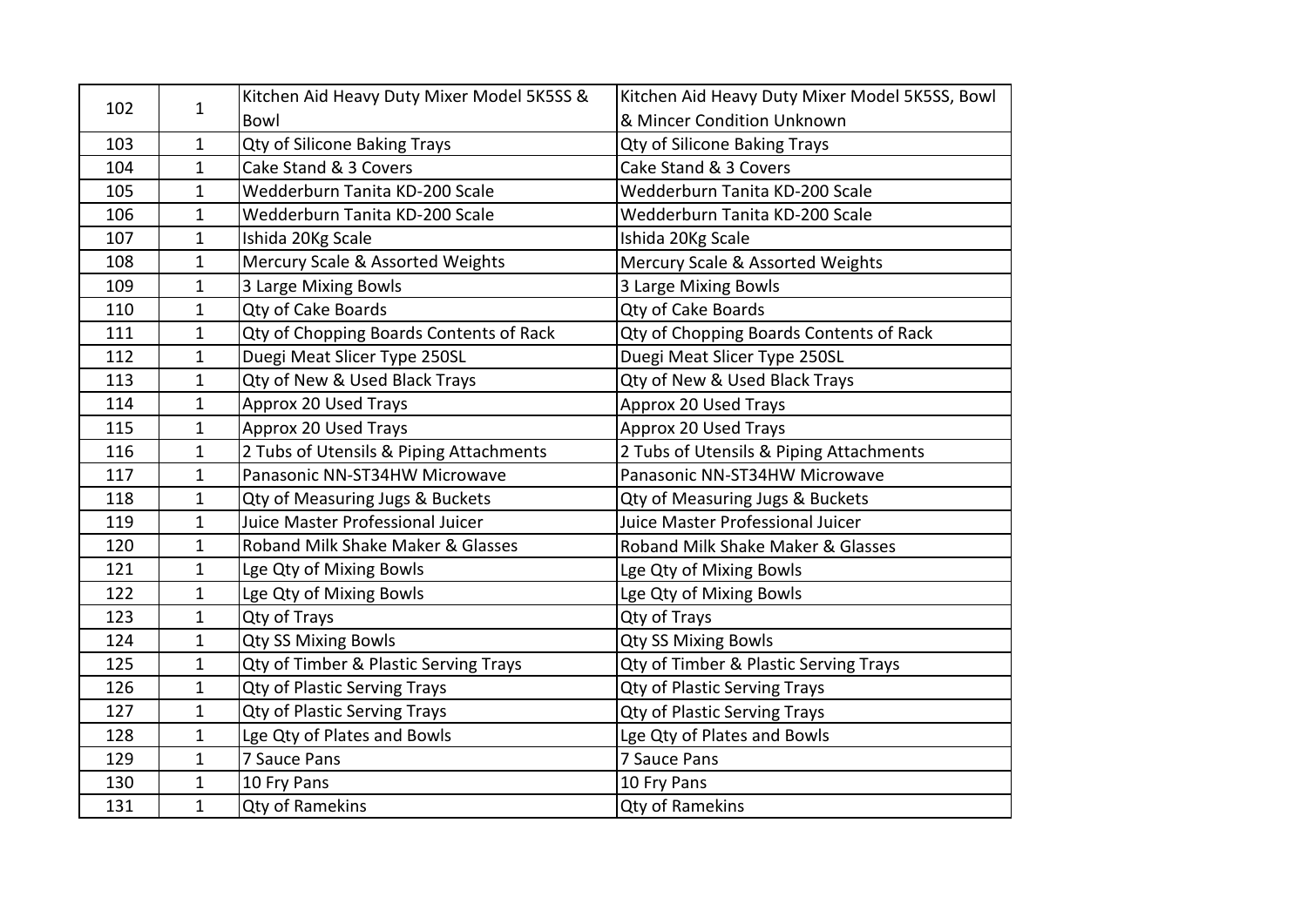| 132 | $\mathbf{1}$ | Qty of Plates & Bowls                        | Qty of Plates & Bowls                                                                           |
|-----|--------------|----------------------------------------------|-------------------------------------------------------------------------------------------------|
| 133 | $\mathbf{1}$ | Lge Qty of Chopping Boards & Rack            | Lge Qty of Chopping Boards & Rack                                                               |
| 134 | $\mathbf{1}$ | Rubbermaid Food Storage Container 500x460x42 | Rubbermaid Food Storage Container                                                               |
|     |              |                                              | 500x460x420mm                                                                                   |
|     |              |                                              | Rubbermaid Food Storage Container                                                               |
| 135 | $\mathbf{1}$ | Rubbermaid Food Storage Container 500x460x42 | 500x460x420mm                                                                                   |
| 136 | $\mathbf{1}$ |                                              | Rubbermaid Food Storage Container                                                               |
|     |              | Rubbermaid Food Storage Container 500x460x42 | 500x460x420mm                                                                                   |
| 137 | $\mathbf{1}$ |                                              | Rubbermaid Food Storage Container                                                               |
|     |              | Rubbermaid Food Storage Container 500x460x42 | 500x460x420mm                                                                                   |
| 138 | $\mathbf{1}$ |                                              | Rubbermaid Food Storage Container                                                               |
|     |              | Rubbermaid Food Storage Container 500x460x42 | 500x460x420mm                                                                                   |
| 139 | $\mathbf{1}$ | Rubbermaid Food Storage Container 500x460x42 | Rubbermaid Food Storage Container                                                               |
|     |              |                                              | 500x460x420mm                                                                                   |
| 140 | 1            | Rubbermaid Food Storage Container 500x460x42 | Rubbermaid Food Storage Container                                                               |
|     |              |                                              | 500x460x420mm                                                                                   |
| 141 | $\mathbf 1$  | Wedderburn Digi DS-688FF Scale               | Wedderburn Digi DS-688FF Scale                                                                  |
| 142 | $\mathbf{1}$ | Paper Dispenser & Cutter                     | Paper Dispenser & Cutter                                                                        |
| 143 | $\mathbf{1}$ | <b>Qty SS Cake Rings</b>                     | Qty SS Cake Rings                                                                               |
| 144 | $\mathbf 1$  | <b>Alloy Cake Moulds</b>                     | <b>Alloy Cake Moulds</b>                                                                        |
| 145 | $\mathbf{1}$ | Qty of Large Whisks                          | Qty of Large Whisks                                                                             |
| 146 | $\mathbf{1}$ | Qty of Baking Dishes & Plates                | Qty of Baking Dishes & Plates                                                                   |
| 147 | $\mathbf 1$  | Kambrook Stick Mixer                         | Kambrook Stick Mixer                                                                            |
| 148 | $\mathbf 1$  | Tub of Ramekins & Enamel Mugs                | Tub of Ramekins & Enamel Mugs                                                                   |
| 149 | $\mathbf{1}$ | 4 Tubs of Cooking Utensils                   | 4 Tubs of Cooking Utensils                                                                      |
| 150 | $\mathbf{1}$ | Qty of Ladles, Tongs Etc                     | Qty of Ladles, Tongs Etc                                                                        |
| 151 | $\mathbf 1$  | Utensils, Water Jugs Etc Contents of Rack    | Utensils, Water Jugs Etc Contents of Rack                                                       |
| 152 | $\mathbf{1}$ | Qty of Water Bottles & Glasses               | Qty of Water Bottles & Glasses                                                                  |
| 153 | $\mathbf 1$  | Qty of Coffee Cups & Saucers                 | Qty of Coffee Cups & Saucers                                                                    |
| 154 | $\mathbf 1$  |                                              | 2 Tier Timber & Metal Table 500x400x720 2 Units 2 Tier Timber & Metal Table 500x400x720 2 Units |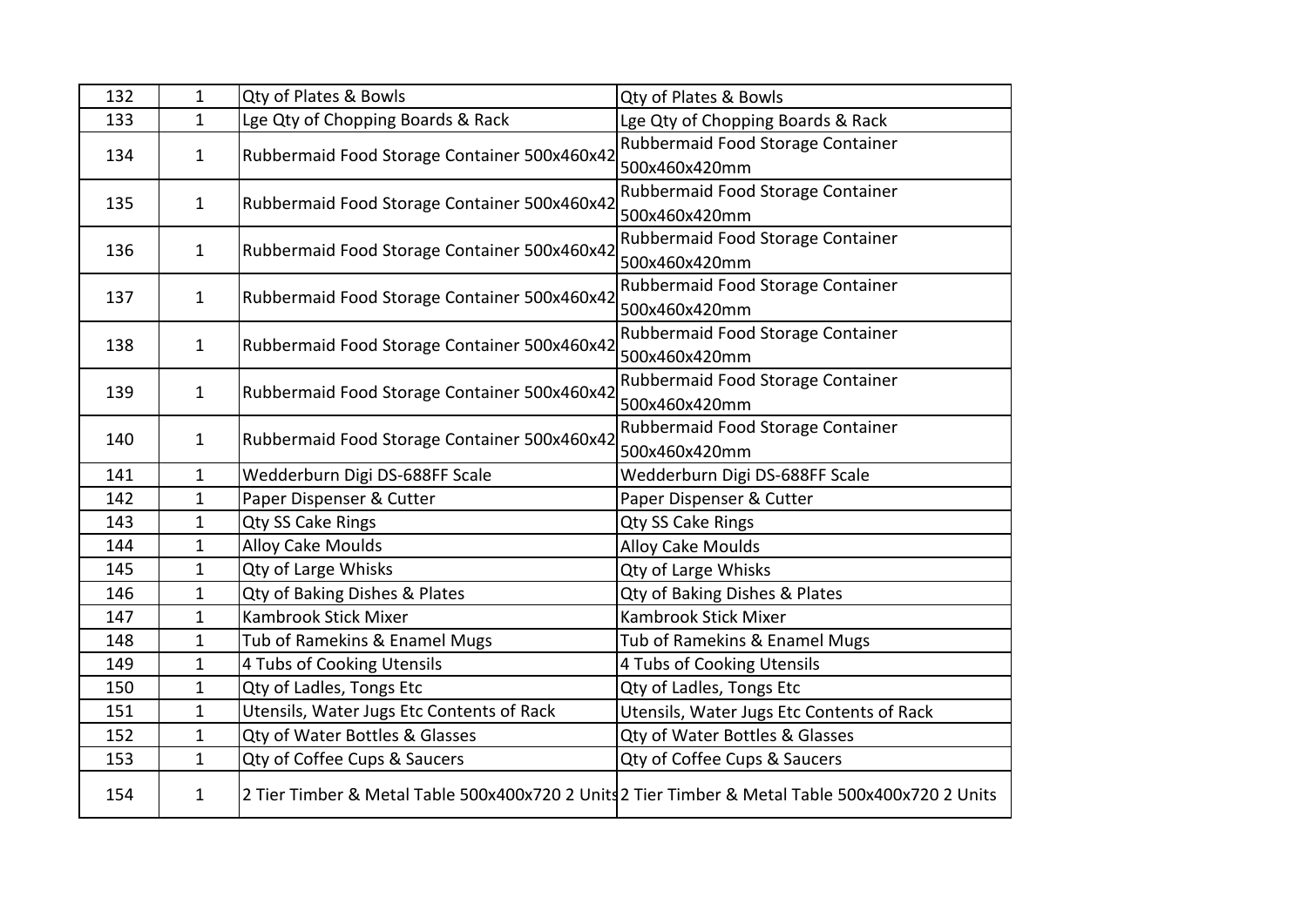| 155 | $\mathbf{1}$ | <b>Sharp Microwave</b>                         | Sharp Microwave                                                                                    |
|-----|--------------|------------------------------------------------|----------------------------------------------------------------------------------------------------|
| 156 | 1            | SS Milk Jugs                                   | SS Milk Jugs                                                                                       |
| 157 | $\mathbf{1}$ | Silex Grill Press 240V                         | Silex Grill Press 240V                                                                             |
| 158 | $\mathbf{1}$ |                                                | Var Tins, Utensils, Coffee Maker & Chopping Boar Var Tins, Utensils, Coffee Maker & Chopping Board |
| 159 | $\mathbf 1$  | Coffee Cups, Tea Pots & Glasses                | Coffee Cups, Tea Pots & Glasses                                                                    |
| 160 | $\mathbf{1}$ | Fagor Under bench Fridge 2 Door 1500x600x900r  | Fagor Under bench Fridge 2 Door<br>1500x600x900mm                                                  |
| 161 | 1            | 2 Tier Glass Display Unit 900x500x440 As Is    | 2 Tier Glass Display Unit 900x500x440 As Is                                                        |
| 162 | $\mathbf 1$  | Jomack Pie Warmer. Rear Sliding Doors          | Jomack Pie Warmer. Rear Sliding Doors                                                              |
| 163 | $\mathbf{1}$ | Refrid Cake Display Unit 2 Tier 1750x660x1200  | Refrid Cake Display Unit 2 Tier 1750x660x1200                                                      |
| 164 | $\mathbf{1}$ | Vintage Cash Register                          | Vintage Cash Register                                                                              |
| 165 | $\mathbf{1}$ | Vintage Cake Display Unit 1780x420x1120mm      | Vintage Cake Display Unit 1780x420x1120mm                                                          |
| 166 | 1            | Timber & Metal 3 Tier Bench 600x450x1000mm     | Timber & Metal 3 Tier Bench 600x450x1000mm                                                         |
| 167 | $\mathbf{1}$ | Metal & Timber Table with 2 Bench Seats 1100x6 | Metal & Timber Table with 2 Bench Seats<br>1100x610mm                                              |
| 168 | $\mathbf{1}$ | Metal & Timber Table with 2 Bench Seats 1100x6 | Metal & Timber Table with 2 Bench Seats<br>1100x610mm                                              |
| 169 | $\mathbf{1}$ | Metal & Timber Table with 2 Bench Seats 1100x6 | Metal & Timber Table with 2 Bench Seats<br>1100x610mm                                              |
| 170 | $\mathbf{1}$ | Metal & Timber Table with 2 Bench Seats 1100x6 | Metal & Timber Table with 2 Bench Seats<br>1100x610mm                                              |
| 171 | $\mathbf{1}$ | Metal & Timber Table with 2 Bench Seats 1100x6 | Metal & Timber Table with 2 Bench Seats<br>1100x610mm                                              |
| 172 | $\mathbf{1}$ | Metal & Timber Table with 2 Bench Seats 1100x6 | Metal & Timber Table with 2 Bench Seats<br>1100x610mm                                              |
| 173 | $\mathbf{1}$ | Metal & Timber Table with 2 Bench Seats 1100x6 | Metal & Timber Table with 2 Bench Seats<br>1100x610mm                                              |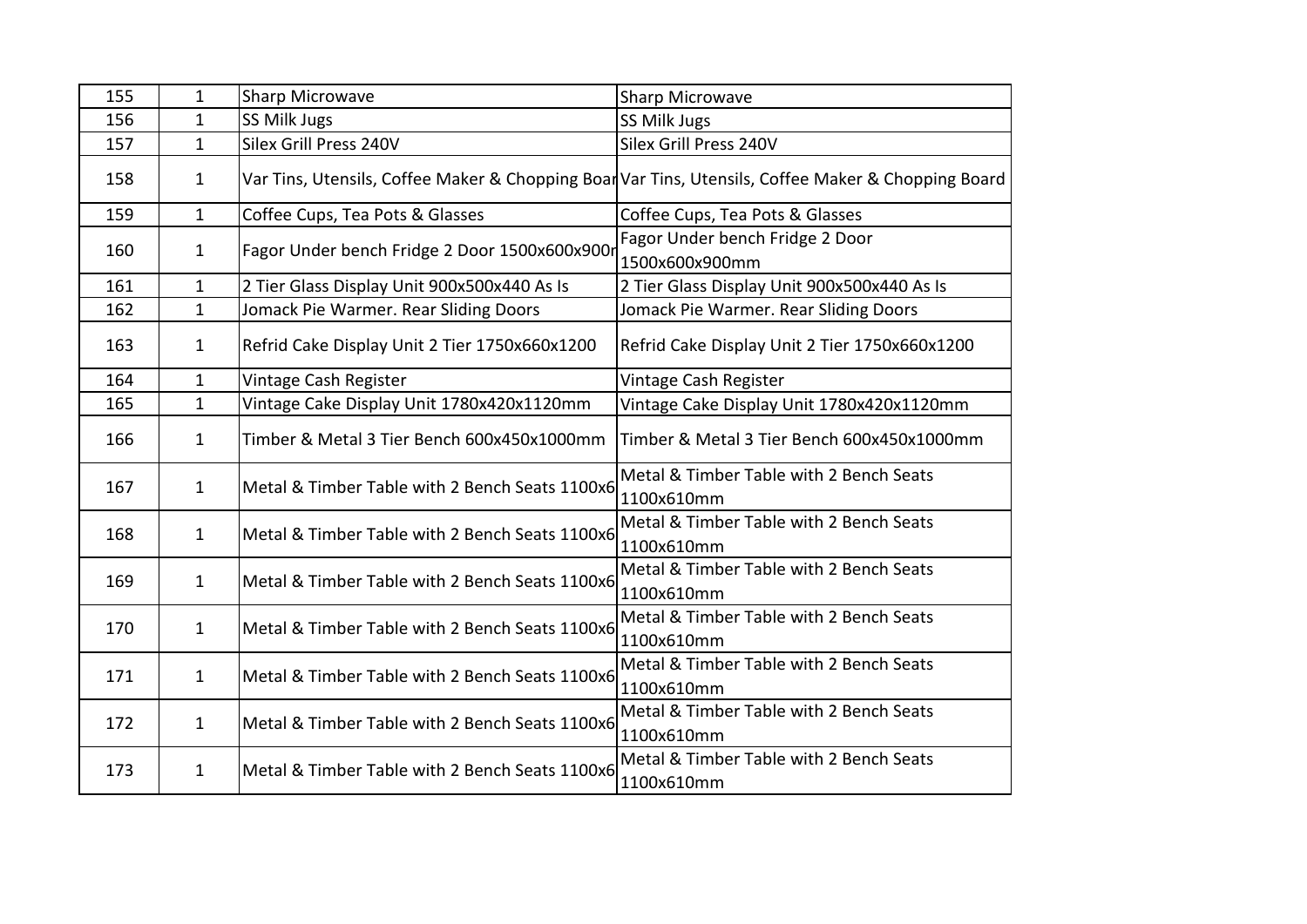| 174 | $\mathbf{1}$ | Metal & Timber Table with 2 Bench Seats 1100x6 | Metal & Timber Table with 2 Bench Seats     |
|-----|--------------|------------------------------------------------|---------------------------------------------|
|     |              |                                                | 1100x610mm                                  |
| 175 | $\mathbf{1}$ | 2 Timber Tables w Ornate Metal Legs 650x550x7  | 2 Timber Tables w Ornate Metal Legs         |
|     |              |                                                | 650x550x750mm                               |
| 176 | $\mathbf{1}$ | 2 Timber Tables w Ornate Metal Legs 650x550x7! | 2 Timber Tables w Ornate Metal Legs         |
|     |              |                                                | 650x550x750mm                               |
| 177 | $\mathbf{1}$ | 2 Timber Tables w Ornate Metal Legs 650x550x7  | 2 Timber Tables w Ornate Metal Legs         |
|     |              |                                                | 650x550x750mm                               |
| 178 | $\mathbf{1}$ | 2 Timber Tables w Ornate Metal Legs 650x550x7  | 2 Timber Tables w Ornate Metal Legs         |
|     |              |                                                | 650x550x750mm                               |
| 179 | $\mathbf{1}$ | 2 Timber Tables w Ornate Metal Legs 650x550x7! | 2 Timber Tables w Ornate Metal Legs         |
|     |              |                                                | 650x550x750mm                               |
| 180 | $\mathbf{1}$ | 2 Timber Tables w Ornate Metal Legs 650x550x7! | 2 Timber Tables w Ornate Metal Legs         |
|     |              |                                                | 650x550x750mm                               |
| 181 | $\mathbf{1}$ | 2 Timber Tables w Ornate Metal Legs 650x550x7! | 2 Timber Tables w Ornate Metal Legs         |
|     |              |                                                | 650x550x750mm                               |
| 182 | $\mathbf{1}$ | 6 Metal Cafe Chairs                            | 6 Metal Cafe Chairs                         |
| 183 | 1            | 6 Metal Cafe Chairs                            | 6 Metal Cafe Chairs                         |
| 184 | $\mathbf{1}$ | 7 Metal Café Stools                            | 7 Metal Café Stools                         |
| 185 | $\mathbf 1$  | 205 Litre Drum with Stand                      | 205 Litre Drum with Stand                   |
| 186 | 1            | <b>Roband Food Warmer</b>                      | <b>Roband Food Warmer</b>                   |
| 187 | $\mathbf{1}$ | 2 Lge Woks Approx 600mm Dia                    | 2 Lge Woks Approx 600mm Dia                 |
| 188 | $\mathbf{1}$ | 2 Trough Wash Bay 2450x850mm & Shelf No Con    | 2 Trough Wash Bay 2450x850mm & Shelf No     |
|     |              |                                                | Contents                                    |
| 189 | $\mathbf{1}$ | Bosch Serie 4 Washer & Whirlpool 6Kg Dyer      | Bosch Serie 4 Washer & Whirlpool 6Kg Dyer   |
| 190 | $\mathbf{1}$ | Lge Qty of Plastic Tubs & Lids                 | Lge Qty of Plastic Tubs & Lids              |
| 191 | 1            | Qty of Electric Cook Tops Spare Parts Only     | Qty of Electric Cook Tops Spare Parts Only  |
| 192 | $\mathbf{1}$ | Qty of Sauce Pans                              | Qty of Sauce Pans                           |
| 193 | $\mathbf{1}$ | Lge Qty of Cake Tins & Moulds                  | Lge Qty of Cake Tins & Moulds               |
| 194 | $\mathbf{1}$ | MEC Heat Sealer Mod MEC-404 & 2 Guillotines    | MEC Heat Sealer Mod MEC-404 & 2 Guillotines |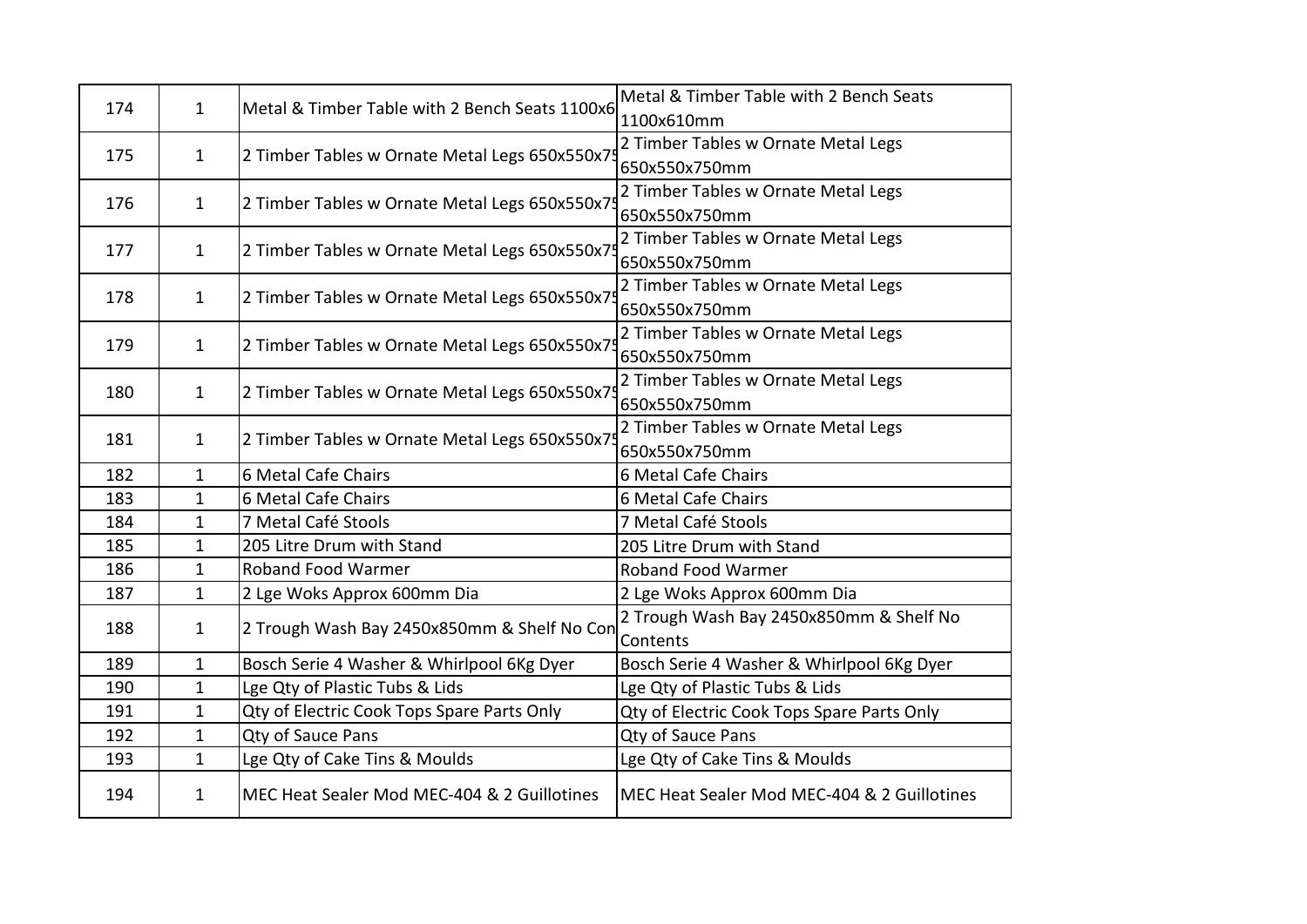| 195 | $\mathbf{1}$ | Imperia Pasta Maker                                                                         | Imperia Pasta Maker                                 |
|-----|--------------|---------------------------------------------------------------------------------------------|-----------------------------------------------------|
| 196 | $\mathbf{1}$ | 16", 6mm Silver Square Cake Boards New In Box 16", 6mm Silver Square Cake Boards New In Box |                                                     |
| 197 | $\mathbf{1}$ | <b>Mixed Utensils</b>                                                                       | <b>Mixed Utensils</b>                               |
| 198 | $\mathbf{1}$ | Lge Qty of Muffin Trays                                                                     | Lge Qty of Muffin Trays                             |
| 199 | $\mathbf{1}$ | <b>Qty of Glasses</b>                                                                       | <b>Qty of Glasses</b>                               |
| 200 | $\mathbf{1}$ | 2 Tier Cliplock Shelf 1900x440x900 No Contents                                              | 2 Tier Cliplock Shelf 1900x440x900 No Contents      |
| 201 | $\mathbf{1}$ | Rubbermaid Food Storage Container 500x460x42                                                | Rubbermaid Food Storage Container<br>500x460x420mm  |
| 202 | $\mathbf{1}$ | Rubbermaid Food Storage Container 500x460x42                                                | Rubbermaid Food Storage Container<br>500x460x420mm  |
| 203 | $\mathbf{1}$ | Rubbermaid Food Storage Container 500x460x42                                                | Rubbermaid Food Storage Container<br>500x460x420mm  |
| 204 | $\mathbf{1}$ | 2 Rolls of Twine                                                                            | 2 Rolls of Twine                                    |
| 205 | $\mathbf{1}$ | 5 Tier Metal Rack 1820x550x1900                                                             | 5 Tier Metal Rack 1820x550x1900                     |
| 206 | $\mathbf{1}$ | 5 Tier Metal Rack 1820x550x1900                                                             | 5 Tier Metal Rack 1820x550x1900                     |
| 207 | $\mathbf 1$  | Nightingale 1600W Vacuum Cleaner                                                            | Nightingale 1600W Vacuum Cleaner                    |
| 208 | $\mathbf{1}$ | Portable Electric Hot Plate                                                                 | Portable Electric Hot Plate                         |
| 209 | $\mathbf{1}$ | 17 Tier Mobile Tray Trolley 520x760x1650mm                                                  | 17 Tier Mobile Tray Trolley 520x760x1650mm          |
| 210 | $\mathbf{1}$ | Monarch Buffet Conveyor Toaster                                                             | Monarch Buffet Conveyor Toaster                     |
| 211 | $\mathbf{1}$ | Large Commercial Meat Slicer                                                                | Large Commercial Meat Slicer                        |
| 212 | $\mathbf{1}$ | Pioneer Type SF4 Scale                                                                      | Pioneer Type SF4 Scale                              |
| 213 | $\mathbf{1}$ | 5 Rubbermaid Food Storage Container 500x460x                                                | 5 Rubbermaid Food Storage Container                 |
|     |              |                                                                                             | 500x460x420mm Condition Unknown                     |
| 214 | $\mathbf{1}$ | 4 Door Refrigerated Display Unit 2400x700x1250                                              | 4 Door Refrigerated Display Unit<br>2400x700x1250mm |
|     |              | SS Dry Food Storage Bin Mobile                                                              |                                                     |
| 215 | $\mathbf{1}$ | 500x450x600mm                                                                               | SS Dry Food Storage Bin Mobile 500x450x600mm        |
| 216 | 1            | 17 Tray Mobile Trolley & Trays                                                              | 17 Tray Mobile Trolley & Trays                      |
| 217 | $\mathbf{1}$ | Single Locker                                                                               | Single Locker                                       |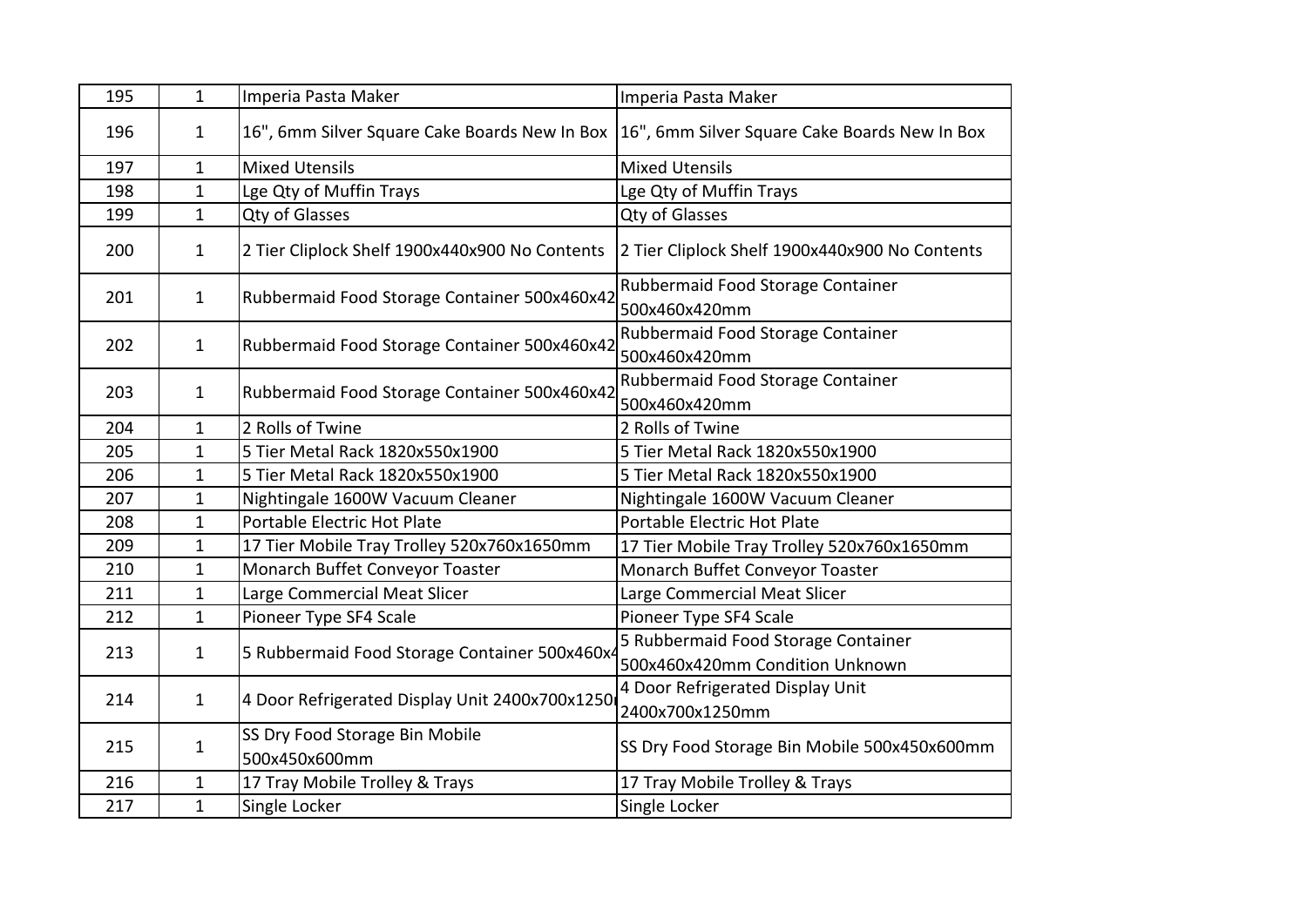| 218 | $\mathbf 1$  | 4 Bays container a Total of 8 Lockers | 4 Bays container a Total of 8 Lockers |
|-----|--------------|---------------------------------------|---------------------------------------|
| 219 | $\mathbf{1}$ | <b>Mobile Tray Trolley</b>            | <b>Mobile Tray Trolley</b>            |
| 220 | $\mathbf{1}$ | Dough Mixer, 2 Bowls & Accessories    | Dough Mixer, 2 Bowls & Accessories    |
| 221 | $\mathbf{1}$ | 15 Tray Cabinet                       | 15 Tray Cabinet                       |
| 222 | $\mathbf 1$  | <b>Baby Change Table</b>              | <b>Baby Change Table</b>              |
| 223 | $\mathbf{1}$ | <b>Assorted Glass Wear</b>            | <b>Assorted Glass Wear</b>            |
|     |              |                                       |                                       |
|     |              |                                       |                                       |
|     |              |                                       |                                       |
|     |              |                                       |                                       |
|     |              |                                       |                                       |
|     |              |                                       |                                       |
|     |              |                                       |                                       |
|     |              |                                       |                                       |
|     |              |                                       |                                       |
|     |              |                                       |                                       |
|     |              |                                       |                                       |
|     |              |                                       |                                       |
|     |              |                                       |                                       |
|     |              |                                       |                                       |
|     |              |                                       |                                       |
|     |              |                                       |                                       |
|     |              |                                       |                                       |
|     |              |                                       |                                       |
|     |              |                                       |                                       |
|     |              |                                       |                                       |
|     |              |                                       |                                       |
|     |              |                                       |                                       |
|     |              |                                       |                                       |
|     |              |                                       |                                       |
|     |              |                                       |                                       |
|     |              |                                       |                                       |